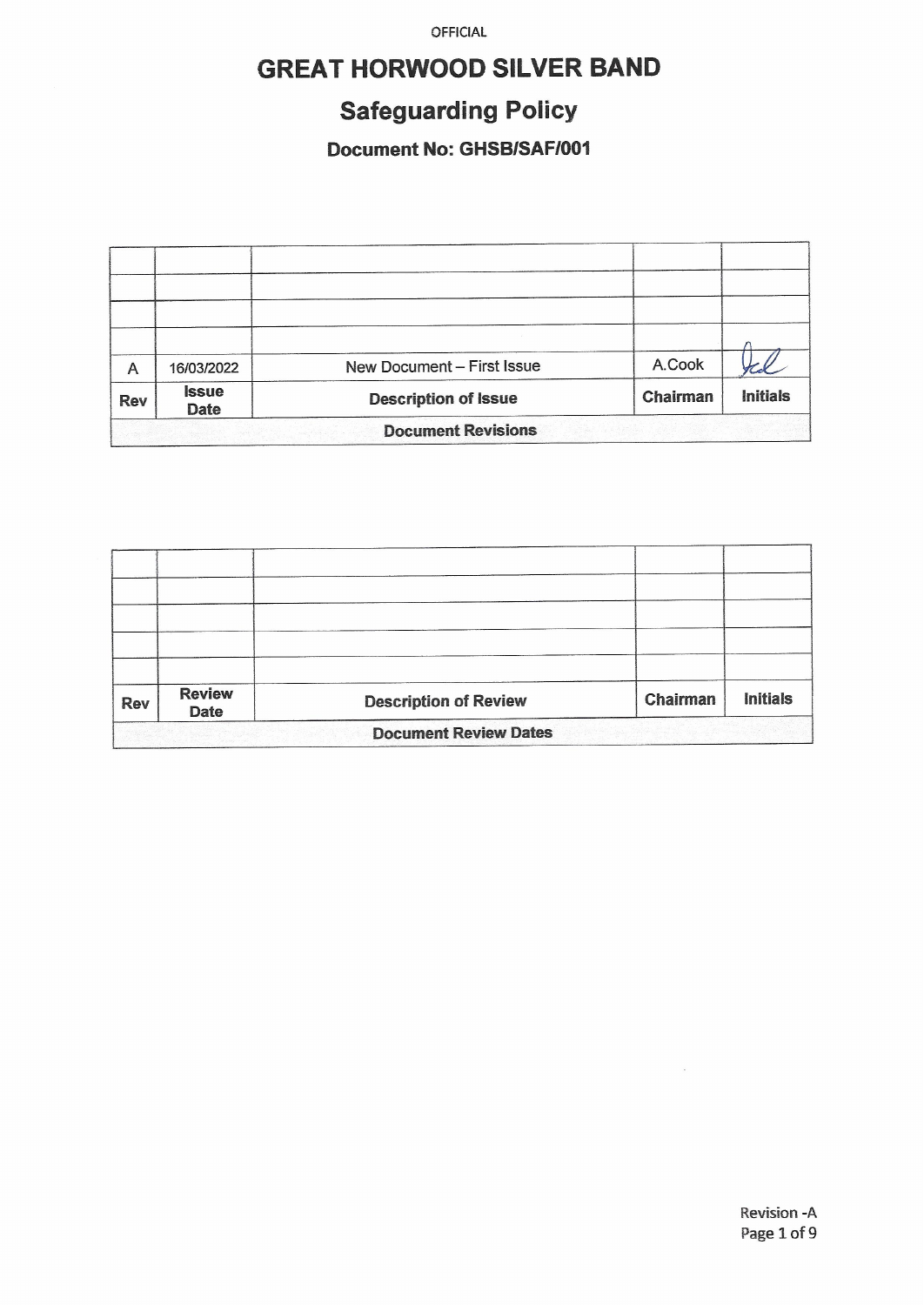## **GREAT HORWOOD SILVER BAND**

# **Safeguarding Policy**

### **Document No: GHSB/SAF/001**

## **Safeguarding**

This policy applies to all members, volunteers or anyone working on behalf of Great Horwood Silver Band.

### **The purpose of this policy:**

- 1. To protect children, young people and adults with care and support needs who are members of the band.
- 2. To provide staff and volunteers with the overarching principles that guide our approach to child protection

Great Horwood Silver Band believes that a child, young person or adult with care and support needs should never experience abuse of any kind. We have a responsibility to promote the welfare of all children, young people and adults at risk and to keep them safe. We are committed to practice in a way that protects them.

### **Legal framework**

This policy has been drawn up based on law and guidance that seeks to protect children and adults at risk, namely:

- Children Act (1989)
- United Convention of the Rights of the Child (1991)
- Data Protection Act (1998) and subsequent data protection guidance
- Sexual Offences Act (2003)
- Children Act (2004)
- Protection of Freedoms Act (2012)
- Working together to safeguarding children: a guide to inter-agency working to safeguard and promote the welfare of children; HM Government (2015)
- The Safeguarding Vulnerable Groups Act (2006)
- The Human Rights Act (1998)
- The Children and Families Act (2014)
- Special educational needs and disability (SEND) code of practice: 0 to 25 years Statutory guidance for organisations which work with and support children and young people who have special educational needs or disabilities, HM Government (2014)
- General Data Protection Regulations (European Union) (2017)
- Information sharing: Advice for practitioners providing safeguarding services to children, young people, parents and carers; HM Government (2015)
- The Care Act (2014)
- The Care Act (2014) Care and Support Statutory Guidance (specifically the safeguarding section of this)
- The Mental Capacity Act (2005)

### **We recognise that:**

- The welfare of the child is paramount, as enshrined in the Children Act (1989);
- All children, regardless of age, disability, gender, racial heritage, religious belief, sexual orientation, or identity, have a right to equal protection from all types of harm or abuse.
- Some children are additionally vulnerable because of the impact of previous experiences, their level of dependency, communication needs or other issues; and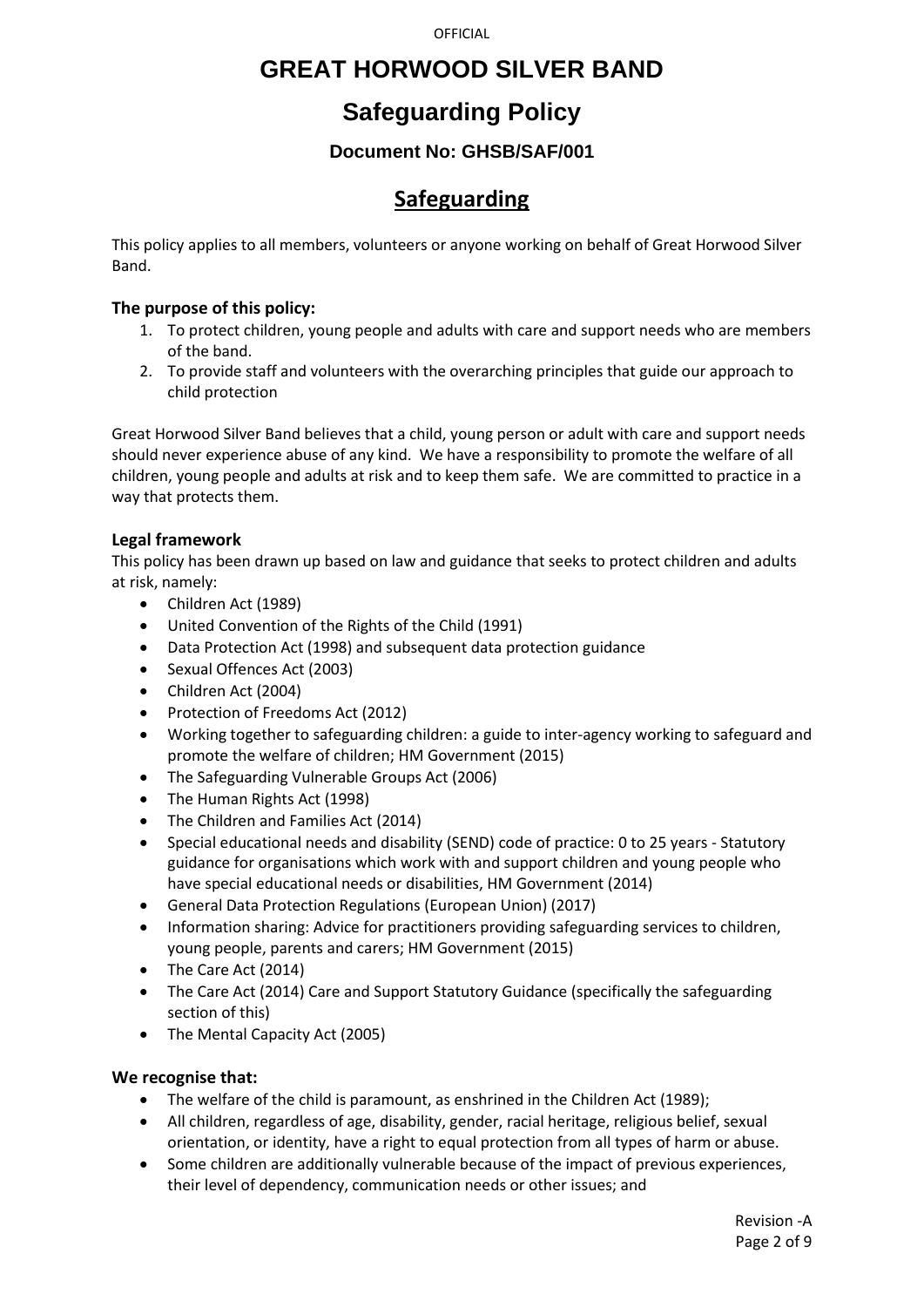# **GREAT HORWOOD SILVER BAND**

# **Safeguarding Policy**

### **Document No: GHSB/SAF/001**

• Working in partnership with children, young people, their parents, carers, and other agencies is essential in promoting young people's welfare.

In addition, bands are aware that they also have safeguarding responsibilities towards adult members, some of whom may be vulnerable at different times in their lives. The principles outlined above in relation to children, also apply to our work with adults. In terms of a legal framework, the arrangements for those over 18 are governed by the Care Act 2014. This Act stipulates that statutory safeguarding duties apply to an adult who:

- has care and support needs, and
- is experiencing, or at risk of, abuse or neglect, and,
- as a result of those care and support needs, is unable to protect themselves from either the risk of, or the experience of, abuse or neglect.

We will seek to keep children, young people, and adults safe by:

- Valuing them, listening to, and respecting them, ensuring that, in the case of adults, we work with their consent unless 'vital interests' [as defined in the Data Protection Act (1998)] are at stake, or the person has been assessed as lacking mental capacity [as defined in the Mental Capacity Act (2005)].
- Adopting child protection and adult safeguarding practices through procedures and a code of conduct for and members and volunteers.
- Developing and implementing an effective e-safety policy and related procedures.
- Providing effective support and training for volunteers with responsibility.
- Recruiting staff and volunteers safely, ensuring all necessary checks are made.
- Sharing information about child protection and adult safeguarding with children, parents, volunteers, and members.
- Sharing concerns with agencies who need to know and involving parents and children appropriately.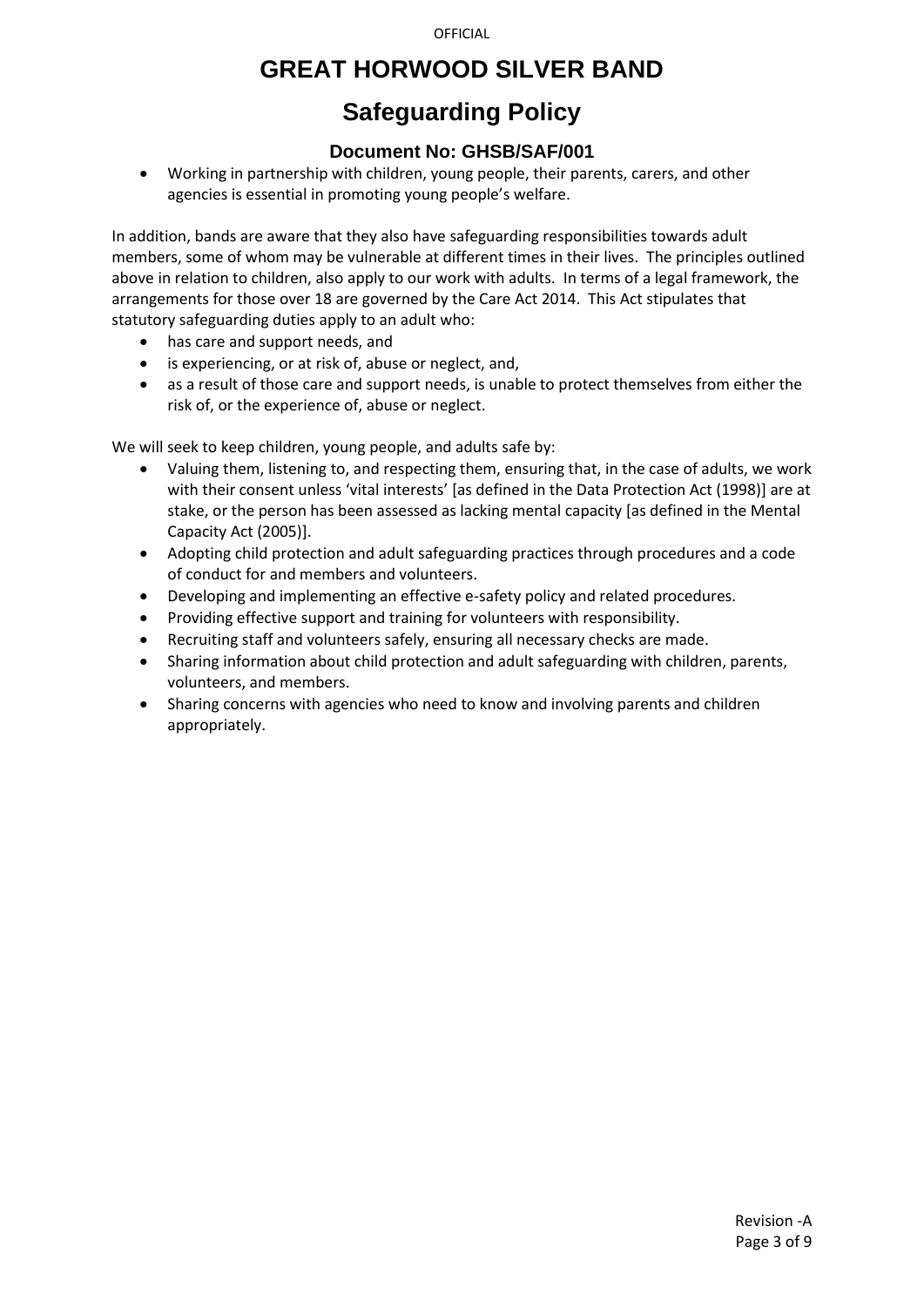## **GREAT HORWOOD SILVER BAND**

# **Safeguarding Policy**

**Document No: GHSB/SAF/001**

## **Useful Contact Details**

### **Band Welfare Officer:**

Mr Alistair Haig Tel No: 07771702135 Email: ghsbsafeguarding@gmail.com

**Band Assistant Welfare Officer:** Mrs Sharon Tel No: 07549609344 Email: ghsbsecretary@gmail.com

**Local Police:** Aylesbury Police Station - **0845 8 505 505 or 101**

### **Local authority children's social care department, including out of hours contact:**

[https://www.buckscc.gov.uk/services/care-for-children-and-families/child-protection-and](https://www.buckscc.gov.uk/services/care-for-children-and-families/child-protection-and-safeguarding/report-a-concern-about-a-child/)[safeguarding/report-a-concern-about-a-child/](https://www.buckscc.gov.uk/services/care-for-children-and-families/child-protection-and-safeguarding/report-a-concern-about-a-child/)

### **LADO First Response Team**

Telephone: 01296 383 962 Monday to Thursday, 9am to 5.30pm - Friday 9am to 5pm If you need an urgent response outside of these hours, contact the Emergency Duty Team (EDT) on 0800 999 7677.

#### **NSPCC Helpline:** 0808 800 5000 or help@nspcc.org.uk

### **ChildLine:**

0800 1111 (textphone 0800 400 222) or [www.childline.org.uk](http://www.childline.org.uk/)

Local authority adult social care department

### **Brass Bands England Welfare Officer:**

01226 771 015 or safeguarding@bbe.org.uk

We are committed to reviewing our policy and good practice annually.

This policy was last reviewed on: ………………………(Date)

Signed: ………………………………………………… (Band Welfare Officer)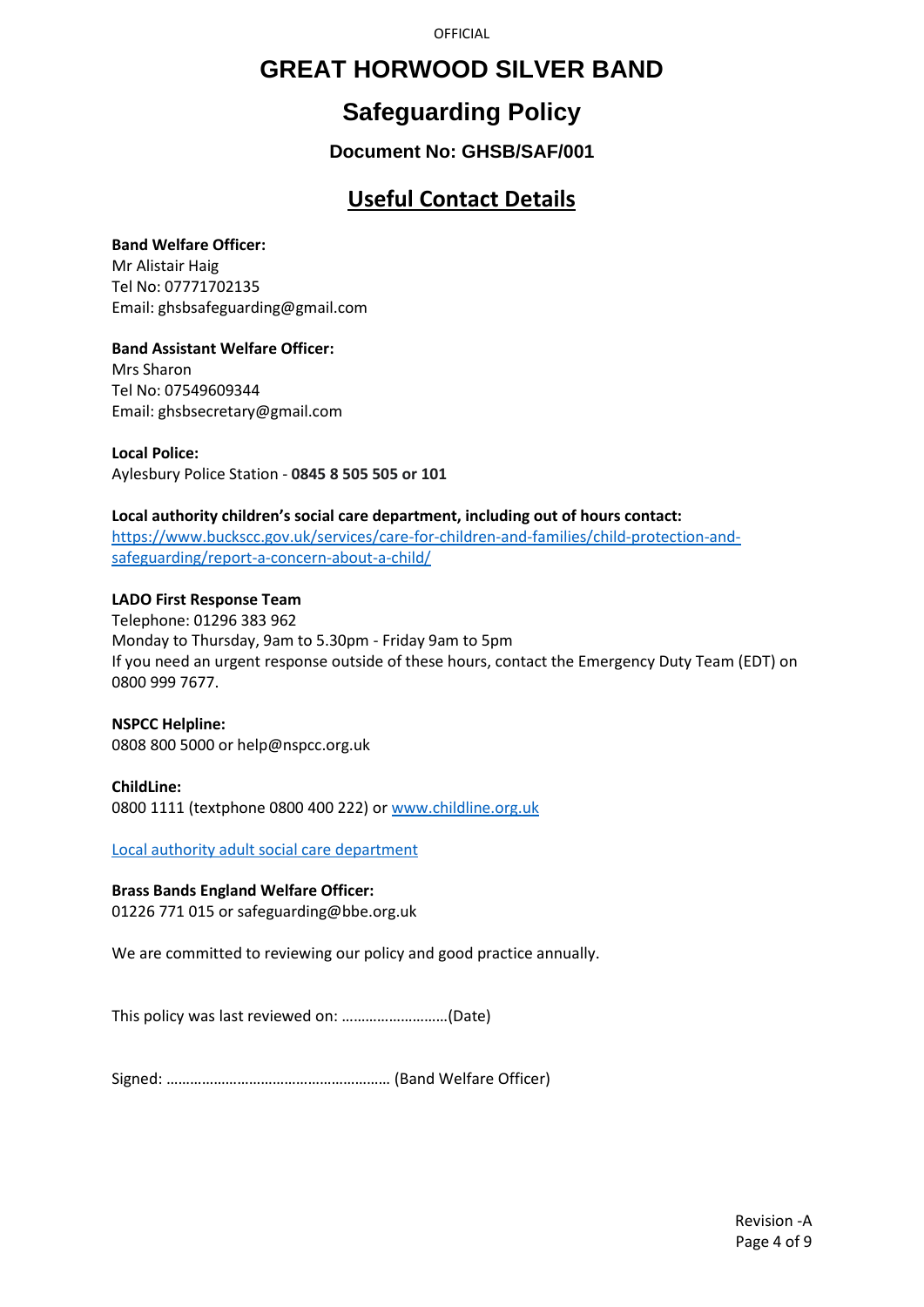## **GREAT HORWOOD SILVER BAND**

# **Safeguarding Policy**

### **Document No: GHSB/SAF/001**

## **Dealing with a safeguarding concern**

### **Ways that abuse might be brought to your attention:**

- A child or adult might make a direct disclosure about him or herself.
- A child or adult might make a direct disclosure about another person.
- A child or adult might offer information that is worrying but not a direct disclosure.
- A member of the band or volunteer might be concerned about the appearance or behaviour of a child or adult at risk, or about the behaviour of someone (e.g., a parent or carer) towards a child or adult at risk.
- A parent or carer might make a disclosure about abuse that a child or adult is suffering or at risk of suffering.
- A parent or carer might offer information about a child or adult that is worrying but not a direct disclosure.

### **When talking to a child or adult who has told you that he/she or another person is being abused:**

- Reassure them that telling someone about it was the right thing to do.
- Tell him/her that you now must do what you can to keep him/her (or the person who is the subject of the allegation) safe.
- In the case of an adult with mental capacity, ask them if they will give their consent to the information being passed on to an external investigating agency.
- Let them know what you are going to do next (i.e., discuss the matter with the band Welfare Officer).
- Let the person tell their whole story. Don't try to investigate or quiz them, but make sure that you are clear as to what they are saying.
- Ask them what they would like to happen because of what they have said, but don't make or infer promises you can't keep.
- In the case of a child, give them the ChildLine phone number: **0800 1111**.
- In the case of an adult, check out whether they have anyone they can talk to about the matter; if not, tell them that they can talk to you (if you are willing for them to do so).

### **Helping someone in immediate danger or in need of emergency medical attention:**

- If someone is in immediate danger and is with you, remain with them and call the police.
- If the person is elsewhere, contact the police and explain the situation to them.
- If the person needs emergency medical attention, call an ambulance and, while you are waiting for it to arrive, get help from your first aider.
- If the first aider is not available, use any first aid knowledge that you may have yourself to help the person.
- You also need to contact the band's named Welfare Officer responsible for child protection/adult safeguarding to let them know what is happening.

A decision will need to be made about informing the person's family and the local authority children's social care department, and when they should be informed. If you have involved the police and/or the health services, they should be part of this decision. Consider the welfare of the child or adult in your decision making as the highest priority.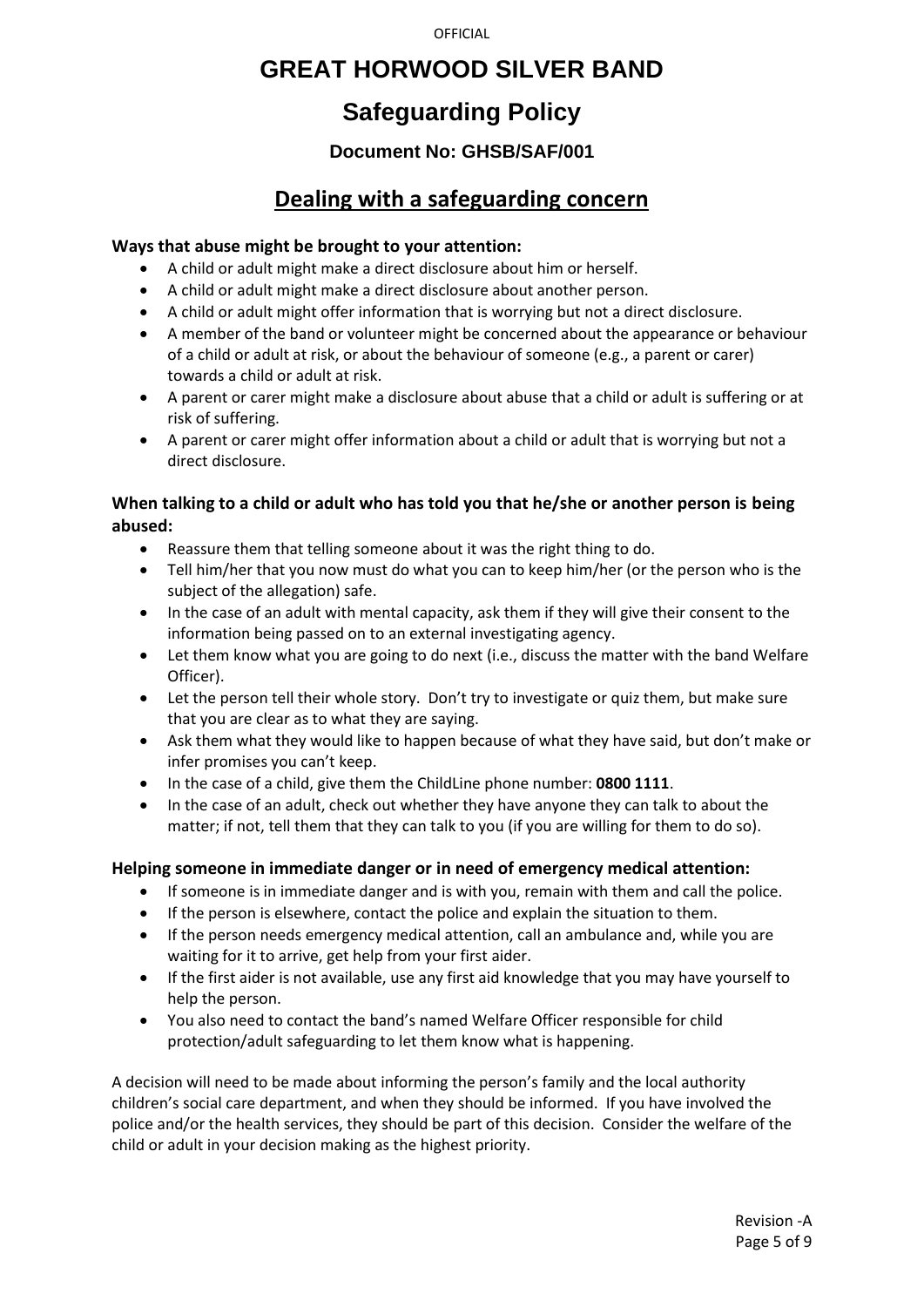## **GREAT HORWOOD SILVER BAND**

# **Safeguarding Policy**

### **Document No: GHSB/SAF/001**

Issues that will need to be considered are:

- the person's wishes and feelings.
- in the case of an adult, their consent or the withholding of their consent, and whether there are 'vital interests' or mental capacity issues to consider.
- in the case of a child, the parent's right to know (unless this would place the child or someone else in danger or would interfere with a criminal investigation).
- the impact of telling or not telling the parent or family.
- the current assessment of the risk to the person and the source of that risk.
- any risk management plans that currently exist.

Once any immediate danger or emergency medical need has been dealt with, follow the steps set out in the flowchart at the end of this section.

### **Keeping a record of your concerns**

It is important to keep a clear detailed record of events and communication in relation to the concern. It can be used to forward information to the statutory child protection or adult safeguarding authorities if a referral to them is needed. The form/log should be signed and dated by all those involved in its completion and kept confidentially on the person's file. The name of the person making the notes should be written alongside each entry.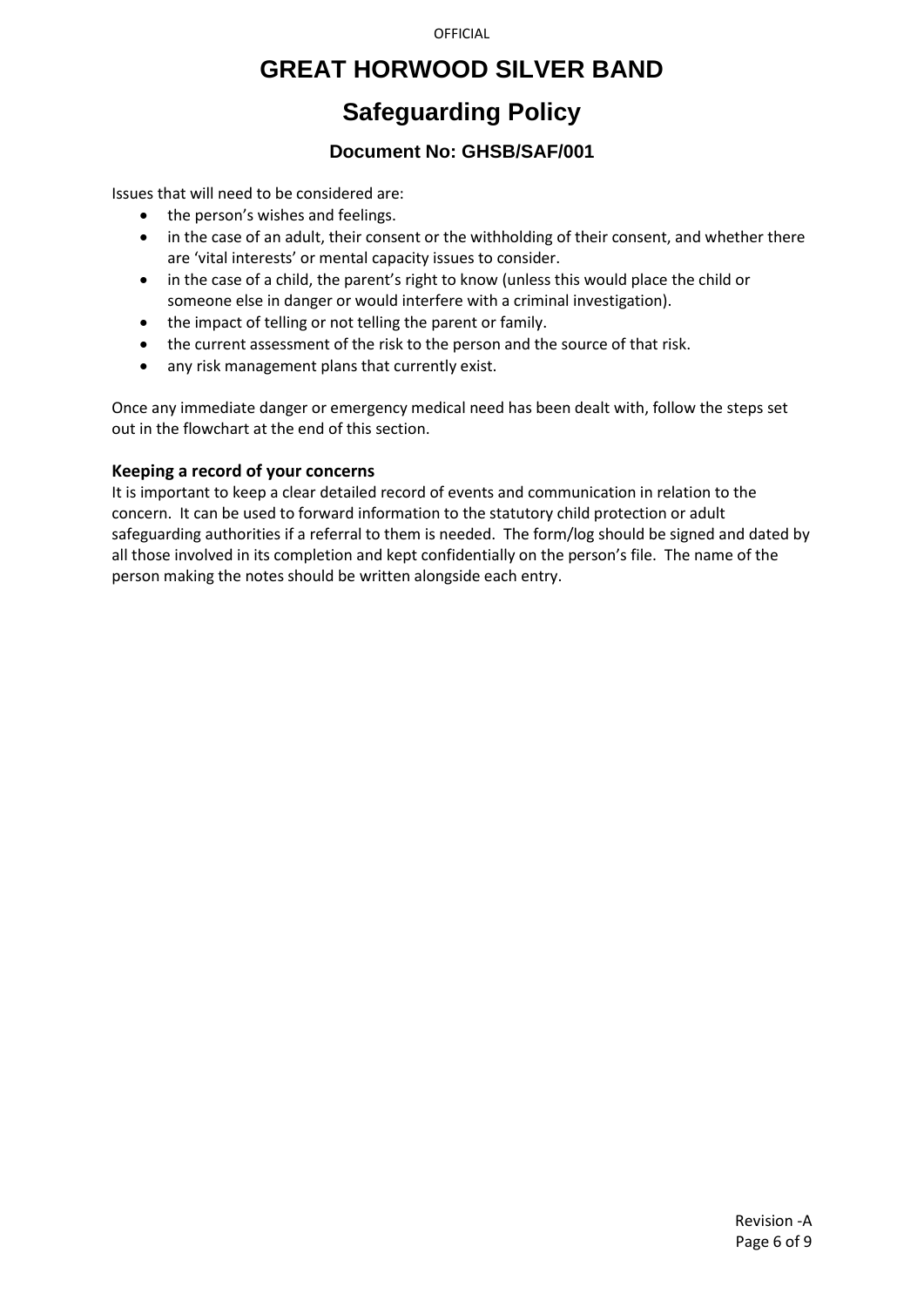## **GREAT HORWOOD SILVER BAND**

# **Safeguarding Policy**

### **Document No: GHSB/SAF/001**

## **Procedure for helping a someone not in immediate danger**

We aim to ensure that everyone within the band and any other children or adults at risk who may come to the attention of the band receive the protection and support they need if they are at risk of abuse.

This procedure provides clear direction to members and volunteers of the band if they have concerns that a child needs protection.

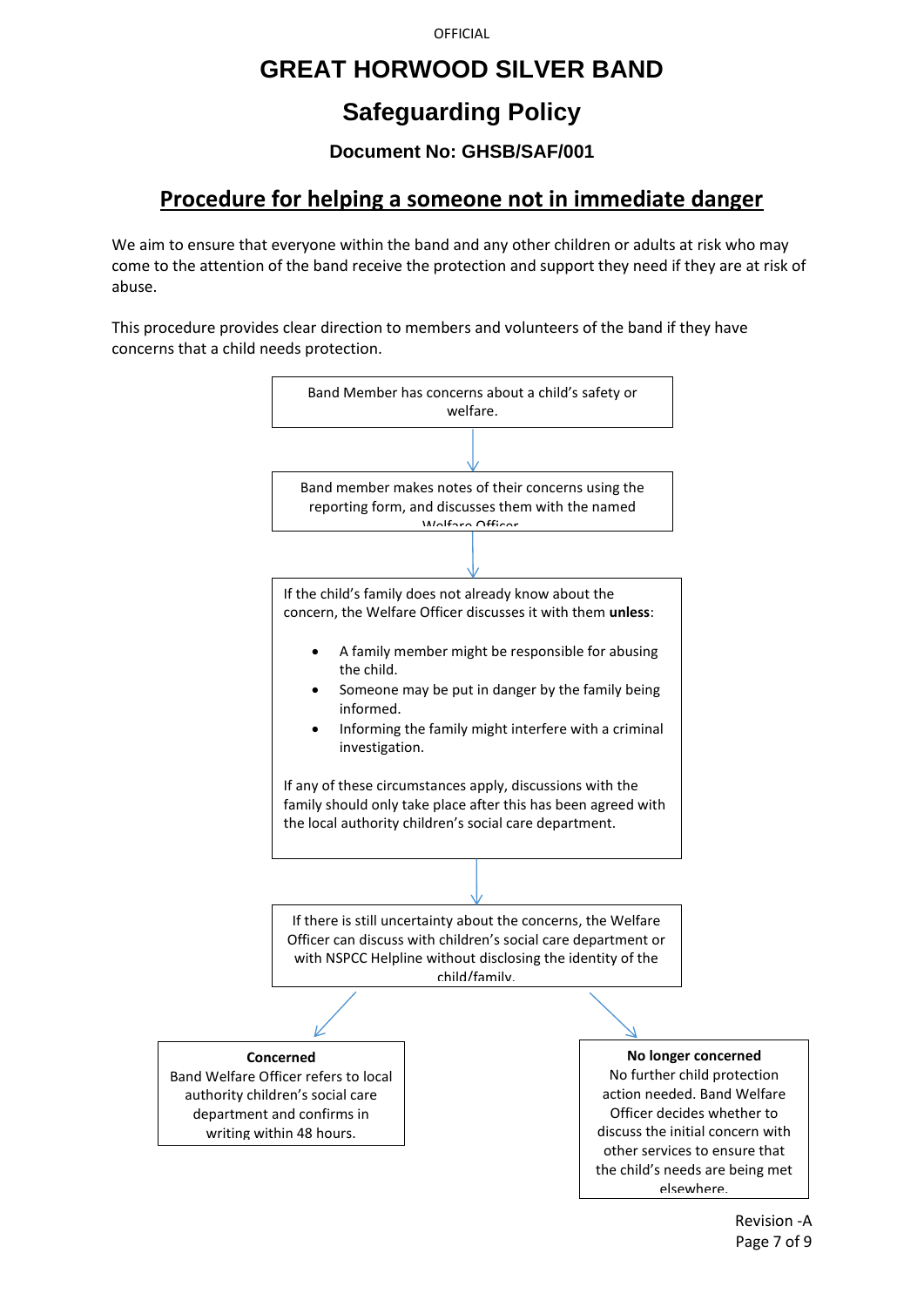## **GREAT HORWOOD SILVER BAND**

# **Safeguarding Policy**

### **Document No: GHSB/SAF/001**

This procedure provides clear direction to members and volunteers of the band if they have concerns that an adult at risk needs protection.